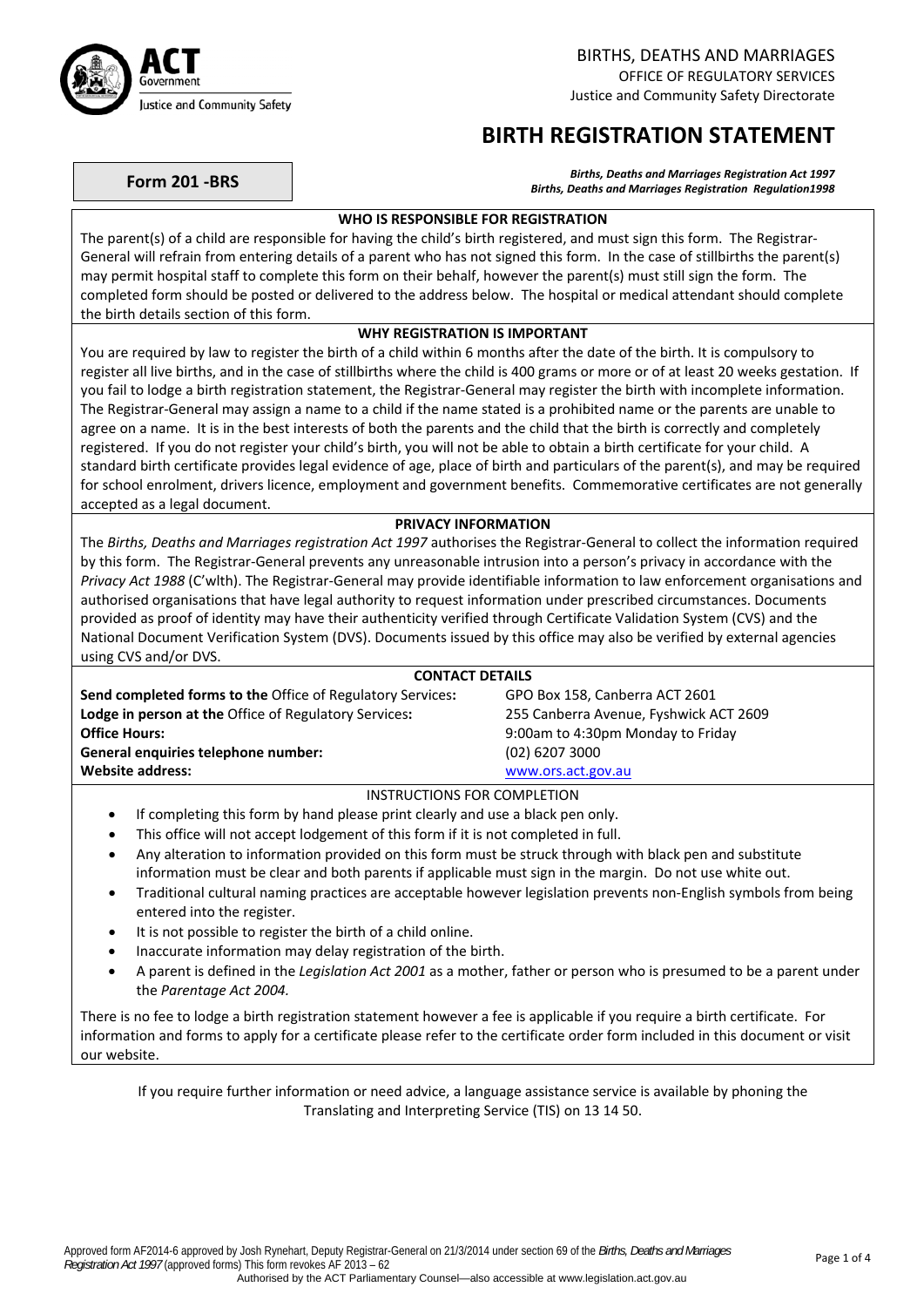#### **CERTIFICATE APPLICATION INFORMATION**

- It is not compulsory to order a birth certificate at the time a child is registered.
- If you order a commemorative package you will also receive a standard birth certificate
- All certificates sent by mail attract an \$8.00 registered person to person postage fee. Please ensure you add this fee to your payment. This
- service ensures your certificate is protected during delivery and minimises the risk of the certificate being intercepted or stolen.
- For security purposes the example commemorative certificates below have been altered. Full examples may be viewed in our office.

#### **DETAILS OF CHILD**

**DETAILS OF APPLICANT**

| <b>Surname of Child</b> | <b>Given Name(s) of Child</b> | Date of Birth of Child |  |  |  |
|-------------------------|-------------------------------|------------------------|--|--|--|
|                         |                               |                        |  |  |  |

#### **CERTIFICATE(S) ORDER ‐ Commemorative Certificates are unable to be used for legal purposes**

| Standard birth certificate \$41.00<br>Commemorative package \$56.00 (this includes a standard birth certificate) [<br>Postage \$8.00 |         |          |        |                          |       |             |  |  |  |
|--------------------------------------------------------------------------------------------------------------------------------------|---------|----------|--------|--------------------------|-------|-------------|--|--|--|
| TYPES OF COMMEMORATIVE CERTIFICATES                                                                                                  |         |          |        |                          |       |             |  |  |  |
|                                                                                                                                      |         |          |        |                          |       |             |  |  |  |
| Canberra                                                                                                                             | Capital | Bluebell | Clowns | Blue Bunny<br>Pink Bunny | Bears | $\Box$ Duck |  |  |  |

| <b>DETAILS OF AFFLICANT</b>           |                                                   |                      |                               |  |  |  |  |
|---------------------------------------|---------------------------------------------------|----------------------|-------------------------------|--|--|--|--|
| <b>Surname</b>                        |                                                   | <b>Given Name(s)</b> |                               |  |  |  |  |
|                                       |                                                   |                      |                               |  |  |  |  |
|                                       |                                                   |                      |                               |  |  |  |  |
| <b>Current Residential Address</b>    |                                                   |                      |                               |  |  |  |  |
|                                       |                                                   |                      |                               |  |  |  |  |
|                                       |                                                   |                      |                               |  |  |  |  |
| Daytime Contact Telephone Number      | <b>E-mail Address</b>                             |                      | <b>Signature of Applicant</b> |  |  |  |  |
|                                       |                                                   |                      |                               |  |  |  |  |
|                                       |                                                   |                      |                               |  |  |  |  |
| <b>Reason Certificate is Required</b> | <b>Relationship to Child Named on Certificate</b> |                      |                               |  |  |  |  |
|                                       |                                                   |                      |                               |  |  |  |  |
|                                       |                                                   |                      |                               |  |  |  |  |

**POSTAGE DETAILS** (All Certificates forwarded by mail attract a \$8.00 registered person to person postage fee) **Postal Address (**

**PAYMENT DETAILS**

| Visa                   | <b>Expiry Date</b><br>Mastercard |  |  |  |  |                             |  | Amount | Ŧ |  |  |  |  |  |  |
|------------------------|----------------------------------|--|--|--|--|-----------------------------|--|--------|---|--|--|--|--|--|--|
| <b>Cardholder Name</b> |                                  |  |  |  |  | <b>Cardholder Signature</b> |  |        |   |  |  |  |  |  |  |
| <b>Card Number</b>     |                                  |  |  |  |  |                             |  |        |   |  |  |  |  |  |  |

PLEASE NOTE: Payments may be made by cheque, money order or credit card if lodged by post, or also by cash or EFTPOS if lodged in person. Applications paid by personal cheque will be held for 7-10 working days for the cheque to clear.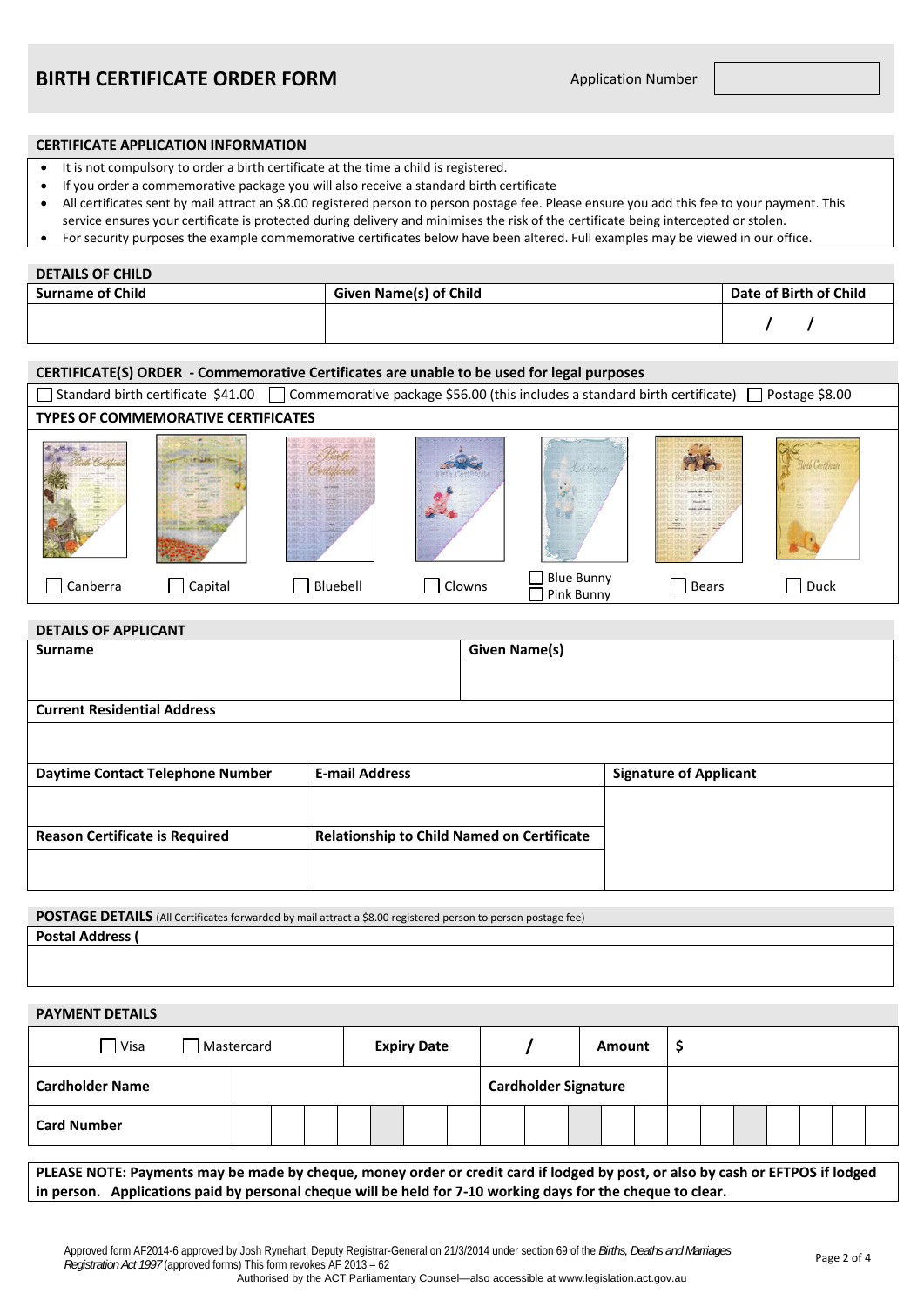

**Form 201 ‐BRS** *Births, Deaths and Marriages Registration Act <sup>1997</sup>*

# **BIRTH REGISTRATION STATEMENT**

| <b>Births, Deaths and Marriages Registration Act 1997</b>       |  |
|-----------------------------------------------------------------|--|
| <b>Births, Deaths and Marriages Registration Regulation1998</b> |  |

| Certificate applied for?<br>Yes<br>No<br>(Office use only                                          | <b>Registration Number</b><br>(Office use only) |
|----------------------------------------------------------------------------------------------------|-------------------------------------------------|
| <b>DETAILS OF CHILD TO BE COMPLETED BY PARENTS</b> (Any alterations must be signed by all parties) |                                                 |
| <b>Surname/Family Name</b>                                                                         | Given Name(s)                                   |
|                                                                                                    |                                                 |
| Sex to be included on birth certificate (please tick one box)                                      |                                                 |
| Unspecified/indeterminate/intersex<br>Male<br>l Female                                             | Unspecified<br>Indeterminate<br><b>Intersex</b> |

### **DETAILS OF CHILD TO BE COMPLETED BY HOSPITAL OR MEDICAL ATTENDANT**

| Date of Birth                 | <b>Time of Birth</b>                 | Sex of Child (if the sex of the child is known)        | If Multiple Birth (i.e. 1 of 2)                             |  |  |
|-------------------------------|--------------------------------------|--------------------------------------------------------|-------------------------------------------------------------|--|--|
|                               | am/pm                                | Female<br>  Male<br>Unspecified/indeterminate/intersex | οf                                                          |  |  |
| Weight                        | <b>Was Child Born Alive</b>          | <b>Gestation if Not Alive</b>                          | Place of Birth (name of hospital or address if other place) |  |  |
| grams                         | <b>Pres</b><br>l No                  | weeks                                                  |                                                             |  |  |
| <b>Medical Practitioner/s</b> | <b>Registered Nurse/s or Midwife</b> |                                                        | Other Witnesses Present at the Birth (eg: Father, Friends)  |  |  |
| Dr                            | Rn/Rm                                |                                                        |                                                             |  |  |

| DETAILS OF MOTHER AT THE TIME OF BIRTH                                            |                                                             |                                                                                                 |  |  |  |  |
|-----------------------------------------------------------------------------------|-------------------------------------------------------------|-------------------------------------------------------------------------------------------------|--|--|--|--|
| <b>Surname/Family Name</b>                                                        | Given Name(s)                                               |                                                                                                 |  |  |  |  |
|                                                                                   |                                                             |                                                                                                 |  |  |  |  |
| Former Surname/Maiden Name if Any                                                 | Date of Birth                                               | Occupation                                                                                      |  |  |  |  |
|                                                                                   | $\prime$<br>$\prime$                                        |                                                                                                 |  |  |  |  |
| Mother's Place of Birth (suburb/town and state/country)                           |                                                             | Residential Address at the Time of the Child's Birth                                            |  |  |  |  |
|                                                                                   |                                                             |                                                                                                 |  |  |  |  |
| Is the Mother of the Child of Aboriginal or Torres Strait Islander Origin?        |                                                             |                                                                                                 |  |  |  |  |
| Yes, Aboriginal origin<br>Yes, Torres Strait Islander origin<br><b>No</b>         |                                                             | Yes, both Aboriginal and Torres Strait Islander origin                                          |  |  |  |  |
| Day time contact telephone number                                                 | Signature                                                   |                                                                                                 |  |  |  |  |
|                                                                                   |                                                             |                                                                                                 |  |  |  |  |
| <b>DETAILS OF THE</b><br><b>FATHER</b>                                            |                                                             | PARENT AT THE TIME OF BIRTH (Please indicate whether person is to be known as father or parent) |  |  |  |  |
| <b>Surname/Family Name</b>                                                        | <b>Given Name(s)</b>                                        |                                                                                                 |  |  |  |  |
|                                                                                   |                                                             |                                                                                                 |  |  |  |  |
| <b>Former Surname if Any</b>                                                      | <b>Date of Birth</b>                                        | Occupation                                                                                      |  |  |  |  |
|                                                                                   | T<br>$\prime$                                               |                                                                                                 |  |  |  |  |
|                                                                                   | <b>Residential Address at the Time of the Child's Birth</b> |                                                                                                 |  |  |  |  |
| Father's Place of Birth (suburb/town and state/country)                           |                                                             |                                                                                                 |  |  |  |  |
|                                                                                   |                                                             |                                                                                                 |  |  |  |  |
| Is the Father/Parent of the Child of Aboriginal or Torres Strait Islander Origin? |                                                             |                                                                                                 |  |  |  |  |